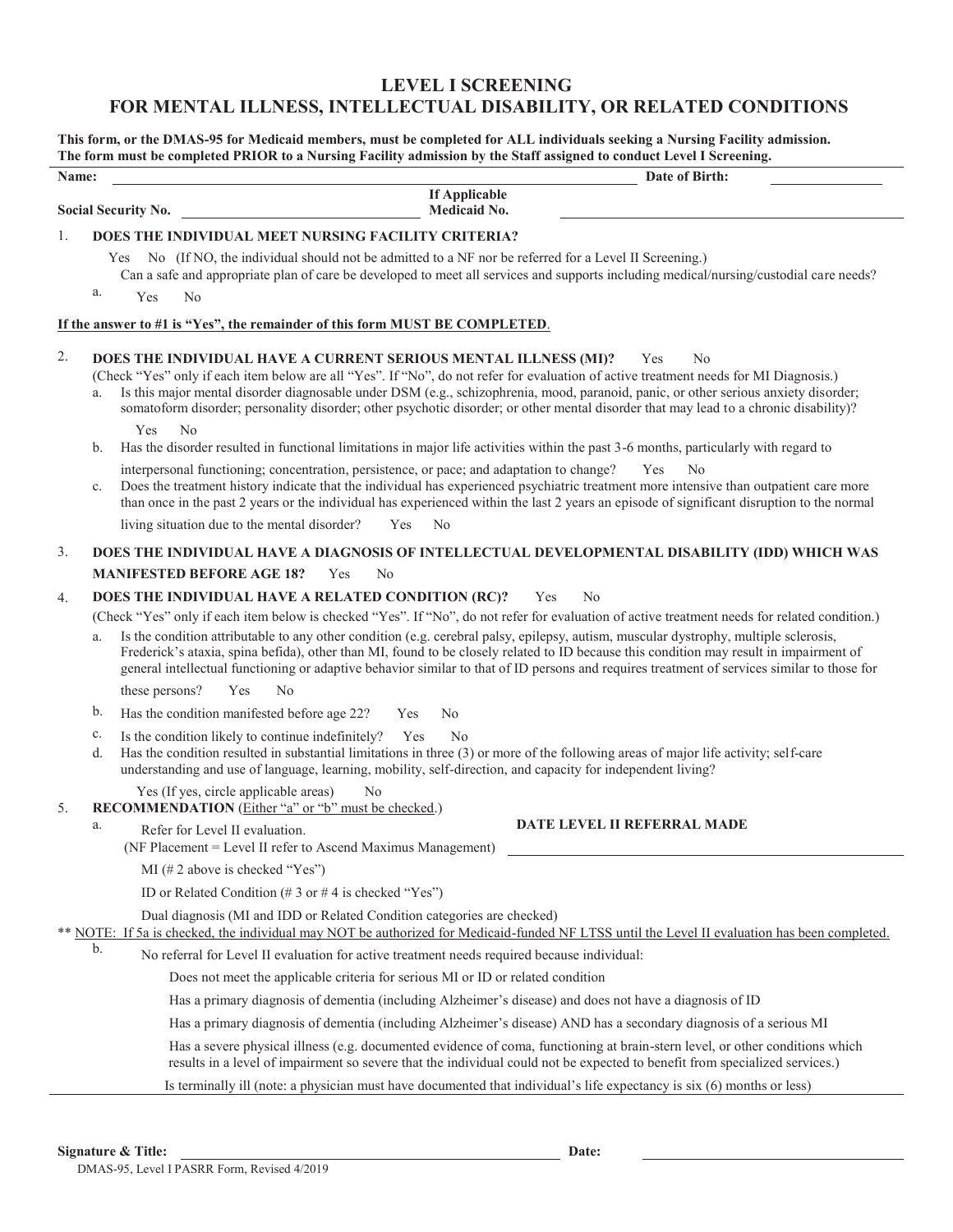**Telephone #: Street Address:** 

### **LEVEL I SCREENING**

## **FOR MENTAL ILLNESS, INTELLECTUAL DISABILITY, OR RELATED CONDITIONS INSTRUCTIONS FOR COMPLETION**

**NAME**: Enter the Individual's Full Name<br> **DATE OF BIRTH:** MM/DD/YYYY<br> **SOCIAL SECURITY NUMBER:** Enter the 9-digit number<br> **IF APPLICABLE THE MEDICAID** 

**SOCIAL SECURITY IF APPLICABLE THE MEDICAID NUMBER:** Enter the 12-digit number

**REQUEST RECEIVED:** Enter the date that a request for a Level II evaluation was made

1. **Nursing Facility Level of Care**: Indicate whether the individual meets nursing facility level of care criteria. For reference, level of care criteria can be found in the Medicaid Long-Term Services and Supports Manual Chapter IV found on the Virginia Medicaid portal. If "yes" is checked, complete the screening.

If "no", is checked, the individual does NOT meet nursing facility level of care criteria, do not complete the Level I screening and do not refer for a Level II evaluation.

**Determination of Serious Mental Illness (MI)**: Check "yes" (that the individual has a current diagnosis of serious MI) only if each item in 2- a, b and c is checked "yes". Indicate the diagnosis if "yes' is checked. If any answer to a, b or c is "no", then "no" is checked for the overall question and do not **refer for Level II evaluation** for mental illness.

a. Check "yes' if the individual has a major mental disorder diagnosable under DSM (eg, schizophrenia (including disorganized, catatonic, and paranoid types), mood (including bipolar disorder (mixed depressed, seasonal, or NOS)). Major depression (single episode/recurrent, chronic, melancholic or seasonal), depressive disorder NOS, cyclothymia, dysthymia (primary/secondary or early/late onset). Paranoid (including delusional, erotomanic, grandiose, jealous, persecutory, somatic, unspecified, or induced psychotic disorder), panic or other severe anxiety disorder (including panic disorder with agoraphobia. agoraphobia with or without history of panic disorder, social anxiety disorder, obsessive compulsive disorder, posttraumatic stress disorder), somatoform disorder (includes somatization disorder, conversion disorder somatoform pain disorder, hypochondriasis. body dysmorphic disorder, undifferentiated somatotorm disorder, somatoform disorder NOS). Personality disorder (includes paranoid. schizoid. sehizotypal. histrionic, narcissistic, antisocial, borderline. avoidant, dependent. obsessive compulsive, passive aggressive, and NOS), other psychotic disorder (includes schizophreniform disorder. schizoaffective disorder (bipolar/depressive), brief reactive psychosis, atypical NOS or other mental disorder that may lead to a chronic disability).

b. Check "yes" if the individual has a mental disorder that has resulted in functional limitations in major life activities within the past 3-6 months, particularly with regard to interpersonal functioning concentration, persistence, pace and adaptation to change

c. Check "yes' if the individual's treatment history indicates that he or she has experienced (1) psychiatric treatment more intense than outpatient care more than once in the past 2 years or (2) within the last 2 years, an episode of significant disruption to the normal living situation due to the mental disorder

- **3. Determination of Intellectual Disability ID: Check "yes' if the individual** has a level of intellectual disability (mild, moderate, severe, or profound) described in the Classification in Mental Retardation: Chapter 3. American Association on Mental Deficiency (AAMD), 1983 that was manifested before **age 18.** Please note this reference is specifically cited in the Code of Federal Regulations but the AAMD is now known as the American Association on Intellectual and Developmental Disabilities (AAIDD) and the term Mental Retardation is no longer standardly used and has been replaced with Intellectual Disability.
- 4. **Determination of Related Conditions**: Check 'yes' for answer for 4, only if each item in 4, a-d is checked "yes". If any answer to a-d is "no", then "no" is checked for the overall question and do not **refer for Level II evaluation** for related conditions.

a. Check 'yes' if the condition is attributable to any other condition (e g, cerebral palsy, epilepsy, autism, muscular dystrophy, multiple

sclerosis, Frederick's ataxia, spina bifida), other than MI, found to be closely related to intellectual disability because this **condition** may result in impairment of general intellectual functioning or adaptive behavior similar to that of persons living with ID and requires treatment or services similar to those for persons living with ID.<br>b. Check 'ves' if the condition

- b. Check 'yes" if the condition has manifested before **age 22**
- c. Cheek "yes" if the condition is likely to continue indefinitely<br>d. Check "yes" if the condition has resulted in substantial limit

d**.** Check "yes' if the condition has resulted in substantial limitations in three (3) or more of the following areas of major life activity: self-care, understanding, use of language, learning, mobility, self-direction, and capacity for independent living. Circle the applicable areas.

#### 5. **RECOMMENDATION** (Either 5a or b MUST be checked)

a. Check this category if Question 2 is checked 'yes' AND/OR either Question 3 or 4 is checked "yes". Indicate whether referral is for MI, ID or RC, the date the package is referred to the appropriate Level II evaluator, and where and to whom the package is sent. An individual for whom 5a has been checked may NOT he admitted to a LTSS until the secondary evaluation is completed.

b. Check this "no referral needed" category ONLY if there is documented evidence as follows

- **•** Does not meet the 'applicable criteria For MI, ID or a related condition.
	- Has a primary diagnosis of dementia (including Alzheimer's disease), If there is a diagnosis of ID this category does not apply.
- Has a primary diagnosis of dementia (including Alzheimer's disease) AND a secondary diagnosis of MI.
- Has a severe physical illness (e.g. documented evidence of coma, functioning at brain-stem level, or other diagnoses, which results in a level of impairment so severe that the individual could not be expected to benefit from specialized services. If the answer determines that an illness not listed here is so severe that the individual could not be expected to benefit from specialized services, documentation describing the severe illness must be attached for review).
- Is terminally ill (note: a physician must document that individual's life expectancy is less than 6 months).

#### **NOTE: WHEN A LEVEL I SCREENING HAS NOT BEEN PERFORMED PRIOR TO AN INDIVIDUAL'S ADMISSION TO A NF FEDERAL FINANCIAL PARTICIPATION (FFP) WILL NOT BE AVAILABLE UNTIL A SCREENING IS COMPLETE.**

**SCREENER INFORMATION** 

First Name, Middle initial, and Last Name